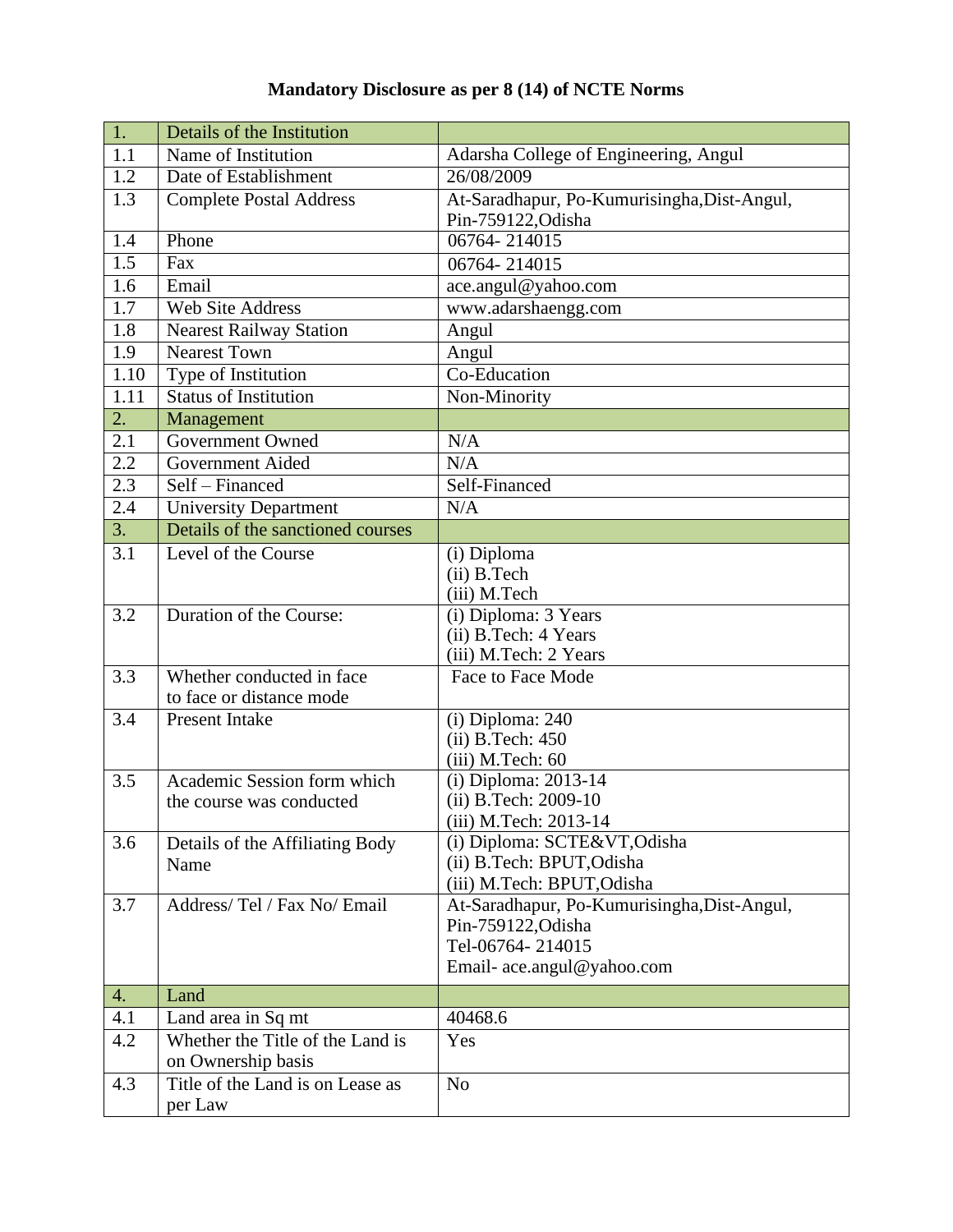| 4.4              | Duration of the Lease                                                                                                        | N/A                                                                                                                                                          |
|------------------|------------------------------------------------------------------------------------------------------------------------------|--------------------------------------------------------------------------------------------------------------------------------------------------------------|
| 4.5              | Land use Certificate obtained for                                                                                            | Yes                                                                                                                                                          |
|                  | <b>Educational Institution</b>                                                                                               |                                                                                                                                                              |
| 5.               | <b>Building</b>                                                                                                              |                                                                                                                                                              |
| 5.1              | Construction of the Building is<br>Complete:                                                                                 | Yes                                                                                                                                                          |
| 5.2              | Building is yet to be constructed                                                                                            | N/A                                                                                                                                                          |
| $\overline{5.3}$ | Building is fire safety proof                                                                                                | Yes                                                                                                                                                          |
| 5.4              | Building is disabled friendly                                                                                                | Yes                                                                                                                                                          |
| 5.5              | Common Room for Boys / Girls<br>available:                                                                                   | Yes                                                                                                                                                          |
| 5.6              | Date of completion of the<br>Building:                                                                                       | 27/08/2014                                                                                                                                                   |
| 5.7              | Covered Area Sq mt                                                                                                           | 24050                                                                                                                                                        |
| 5.8              | Number of Class Room                                                                                                         |                                                                                                                                                              |
| 5.9              | <b>Other Facilities</b>                                                                                                      | Seminar Hall, Multipurpose Hall, E-Learning<br>Classroom, HOD Chamber, Staff Cabin, Hostel for<br>Girls, Generator, RO Drinking Water, Internet with<br>WiFi |
| 6.               | Library                                                                                                                      |                                                                                                                                                              |
| 6.1              | The Library has separate<br>reference section / Journal                                                                      | Yes                                                                                                                                                          |
| 6.2              | Section and Reading room<br>Number of Books in the library                                                                   | 27655                                                                                                                                                        |
| 6.3              | <b>Total Number of educational</b>                                                                                           | 120                                                                                                                                                          |
|                  | Journals / periodicals being<br>subscribed                                                                                   |                                                                                                                                                              |
| 6.4              | Number of encyclopedias<br>available in the library                                                                          | 05                                                                                                                                                           |
| 6.5              | Number of books available in the<br>reference section in the library                                                         | 10000                                                                                                                                                        |
| 6.6              | Seating capacity of the reading<br>room the library:                                                                         | 352                                                                                                                                                          |
| 7.               | <b>Instructional Facilities</b>                                                                                              |                                                                                                                                                              |
| 7.1              | Details of laboratories available<br>(pl. attach annexure)                                                                   | (Provided Separately)                                                                                                                                        |
| 7.2              | Arrangement made for practice<br>teaching                                                                                    | Yes                                                                                                                                                          |
| 8.               | Manpower                                                                                                                     |                                                                                                                                                              |
| 8.1              | Details of Teaching Staff<br>(Date of Birth, Qualification,<br>Professional Qualification and<br>other relevant information) | (Provided Separately)                                                                                                                                        |
| 8.2              | Details of non-teaching staff                                                                                                | (Provided Separately)                                                                                                                                        |
| 9.               | <b>Facilities for Games and Sports</b>                                                                                       |                                                                                                                                                              |
| 9.1              | Own play Ground                                                                                                              | Yes                                                                                                                                                          |
| 9.2              | Play Ground of another<br>institution on sharing basis                                                                       | N <sub>o</sub>                                                                                                                                               |
| 9.3              | Gymnasium Multipurpose Hall                                                                                                  | Yes                                                                                                                                                          |
| 9.4              | Facilities of Gymnasium                                                                                                      | Yes                                                                                                                                                          |
| 9.5              | <b>Facilities for Athletics</b>                                                                                              | Yes                                                                                                                                                          |